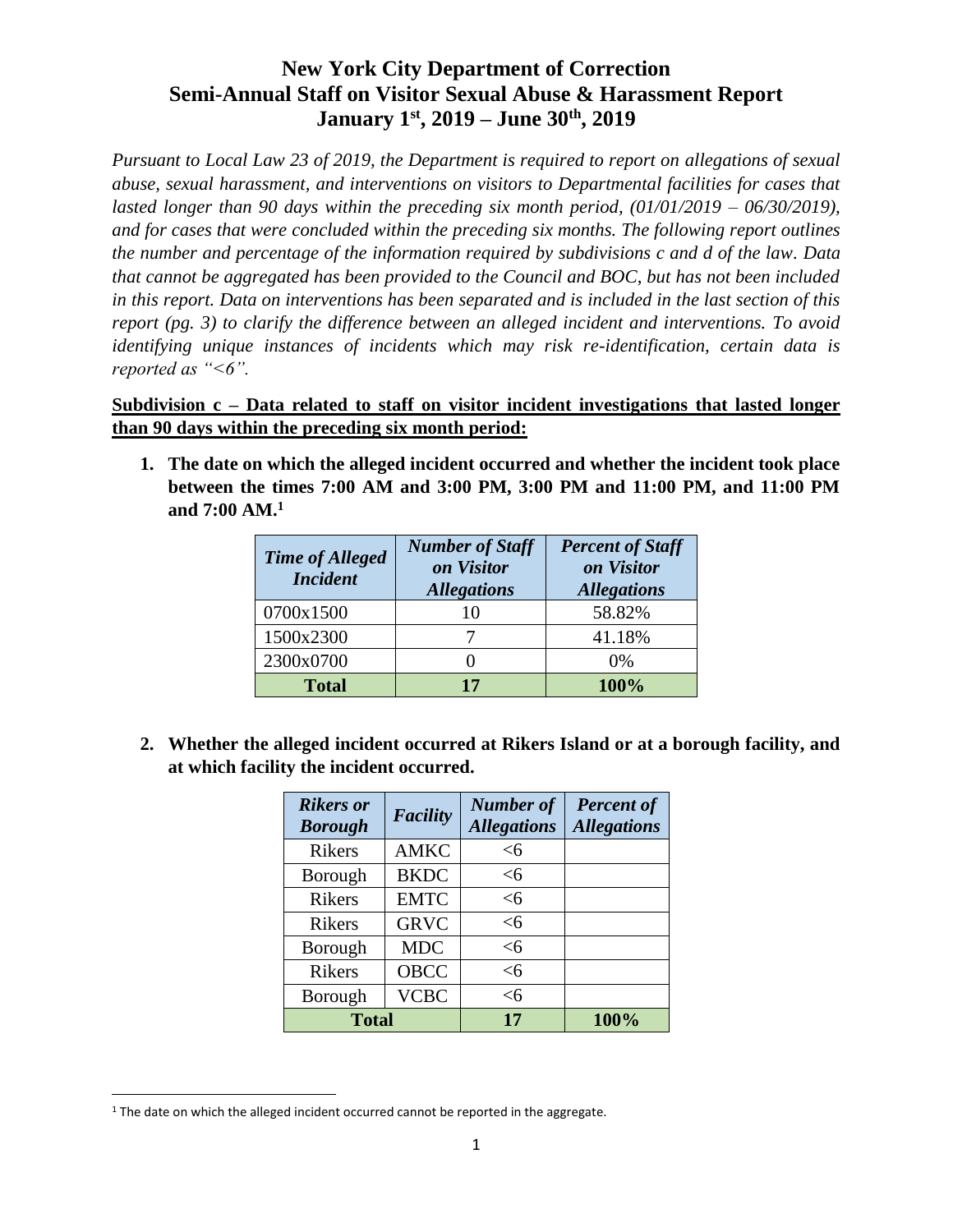| <b>Rikers</b> or<br><b>Borough</b> | <b>Number of</b><br><b>Allegations</b> | <b>Percent of</b><br><b>Allegations</b> |
|------------------------------------|----------------------------------------|-----------------------------------------|
| Borough                            |                                        | 35.29%                                  |
| <b>Rikers</b>                      | 11                                     | 64.71%                                  |
| <b>Total</b>                       | 17                                     | 100%                                    |

**3. The method by which the alleged incident was reported and the date of reporting.<sup>2</sup>**

| <b>Method of</b>    | <b>Staff on Visitor Allegation</b>     |                                         |  |
|---------------------|----------------------------------------|-----------------------------------------|--|
| <b>Reporting</b>    | <b>Number of</b><br><b>Allegations</b> | <b>Percent of</b><br><b>Allegations</b> |  |
| 311                 | 13                                     | 76.47%                                  |  |
| Legal Aid           | <б                                     |                                         |  |
| <b>Service Desk</b> | <б                                     |                                         |  |
| <b>Total</b>        | 17                                     | 100%                                    |  |

### **4. Whether the alleged perpetrator completed staff training pursuant to subdivision f, and the last date such training was received.<sup>3</sup>**

Of the 17 staff on visitor allegations, only 1 staff member was identified. That staff member received staff training pursuant to subdivision f.

### **5. The gender of the alleged victim.**

| <b>Alleged Victim's</b>   | <b>Staff on Visitor Allegations</b>          |                                               |  |
|---------------------------|----------------------------------------------|-----------------------------------------------|--|
| <b>Gender</b>             | <b>Number of Alleged</b><br><b>Incidents</b> | <b>Percent of Alleged</b><br><b>Incidents</b> |  |
| Male                      | <6                                           |                                               |  |
| Female                    | 16                                           | 94.12%                                        |  |
| <b>Transgender Male</b>   | <6                                           |                                               |  |
| <b>Transgender Female</b> | <б                                           |                                               |  |
| Intersex                  | <б                                           |                                               |  |
| Total                     |                                              | <b>100%</b>                                   |  |

 $\overline{\phantom{a}}$ 

<sup>&</sup>lt;sup>2</sup> The date of the incident cannot be reported in the aggregate.

<sup>&</sup>lt;sup>3</sup> The last date that the training was received cannot be reported in the aggregate.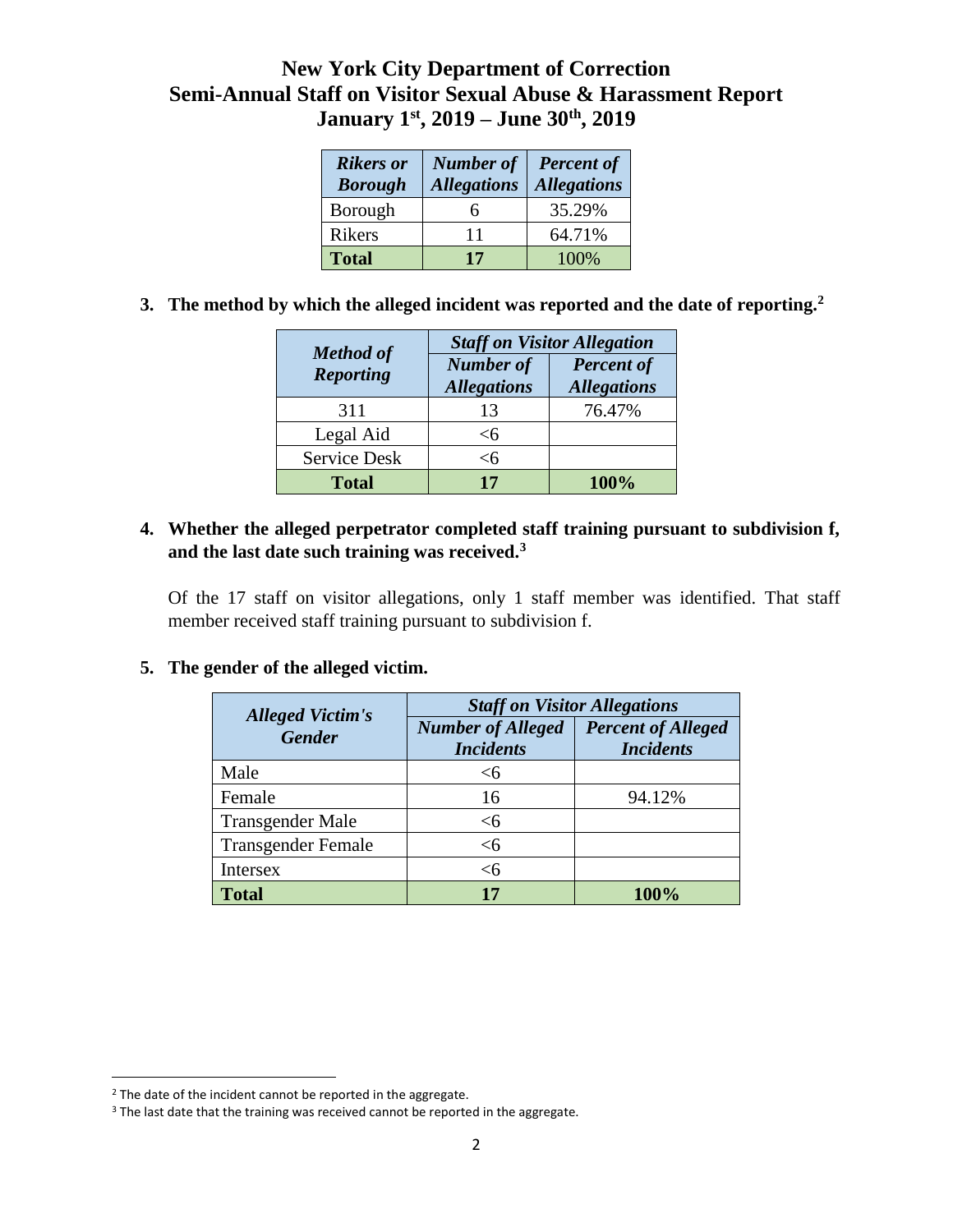**6. Whether the alleged victim at the time of the incident was between the ages of 18-25, 26-35, 36-40, 41-60, over 60, or under 18.**

| <b>Alleged</b>        | <b>Staff on Visitor Allegation</b>                     |                                                         |  |
|-----------------------|--------------------------------------------------------|---------------------------------------------------------|--|
| Victim's Age<br>Range | <b>Number</b> of<br><b>Alleged</b><br><b>Incidents</b> | <b>Percent of</b><br><b>Alleged</b><br><b>Incidents</b> |  |
| 18<                   | <б                                                     |                                                         |  |
| 18-25                 | $<$ 6                                                  |                                                         |  |
| $26 - 35$             | 6                                                      | 35.29%                                                  |  |
| 36-40                 | <б                                                     |                                                         |  |
| $41 - 60$             | <6                                                     |                                                         |  |
| 60>                   | <6                                                     |                                                         |  |
| Unknown               | <б                                                     |                                                         |  |
| <b>Total</b>          | 17                                                     | 100%                                                    |  |

### **Subdivision d - Data related to allegations of staff on visitor incident investigations that concluded within the preceding six month period.**

During the preceding six month period  $(01/01/2019 - 06/30/2019)$ , no allegations of staff-onvisitor incident investigations were concluded.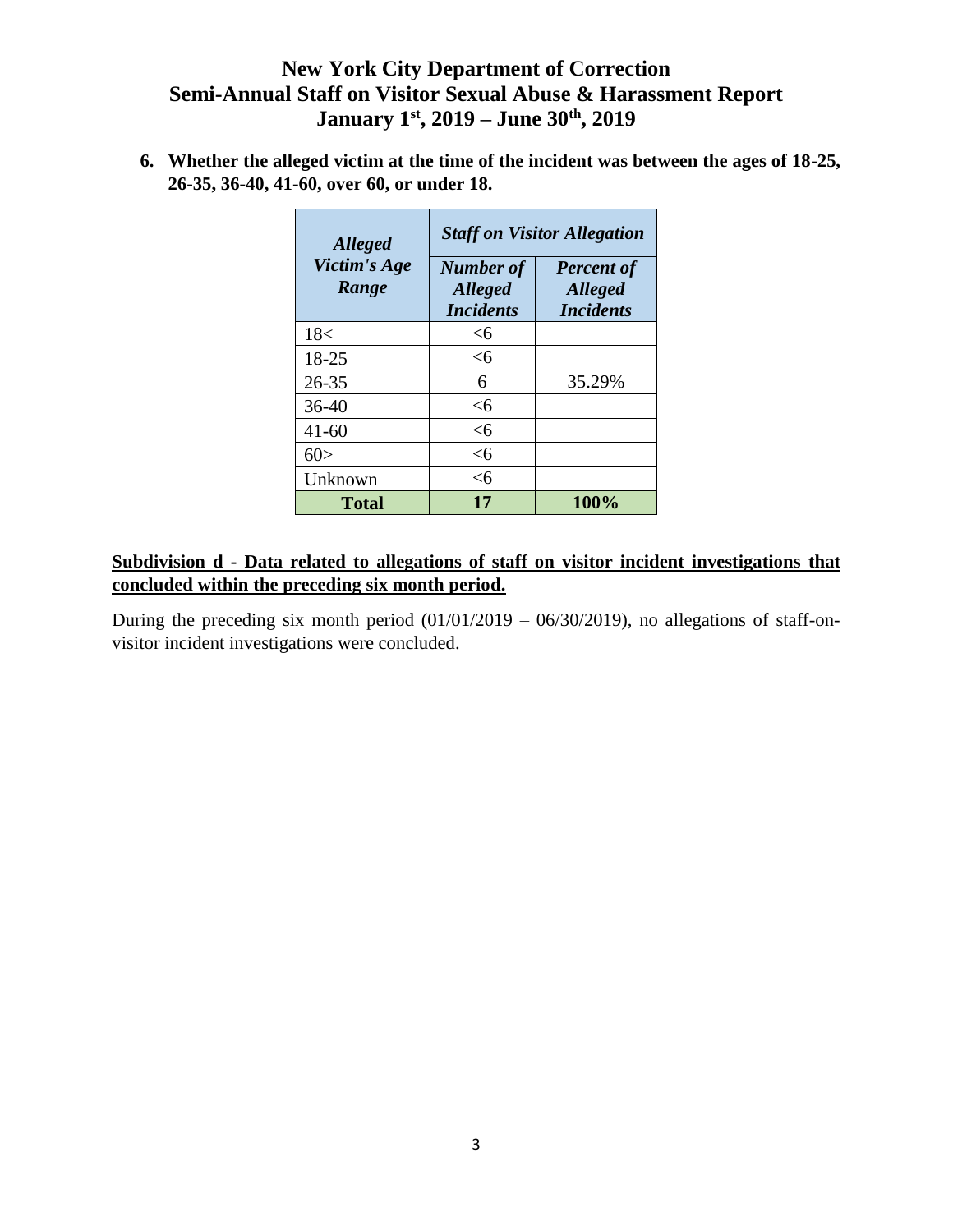#### **Subdivision c (Interventions)**

For the purposes of this report, the Department understands incidents of "interventions" to mean verified instance in which staff use their hands, other parts of their body, or other physical method to restrain, subdue, or compel a visitor to act or stop acting in a particular manner. The only verified information that speaks to this provision are interventions that occur over the course of an arrest of a visitor.

Arrests are authorized as a result of visitor behavior violates city, state, or federal law. Arrests may occur as a result of a visitor's attempt to introduce weapon or drug contraband into the facility or an assault on a staff member.

**1. The date on which the intervention occurred and whether the intervention took place between the times 7:00 AM and 3:00 PM, 3:00 PM and 11:00 PM, and 11:00 PM and 7:00 AM.<sup>4</sup>**

| <b>Time of</b><br><b>Intervention</b> | <b>Number of</b><br><b>Interventions</b> | <b>Percent of</b><br><b>Interventions</b> |
|---------------------------------------|------------------------------------------|-------------------------------------------|
| 0700x1500                             | 56                                       | 46.67%                                    |
| 1500x2300                             | 64                                       | 53.33%                                    |
| 2300x0700                             |                                          | 0%                                        |
| <b>Total</b>                          | 120                                      | 100%                                      |

 $\overline{a}$ 

<sup>4</sup> The date on which the arrest occurred cannot be reported in the aggregate.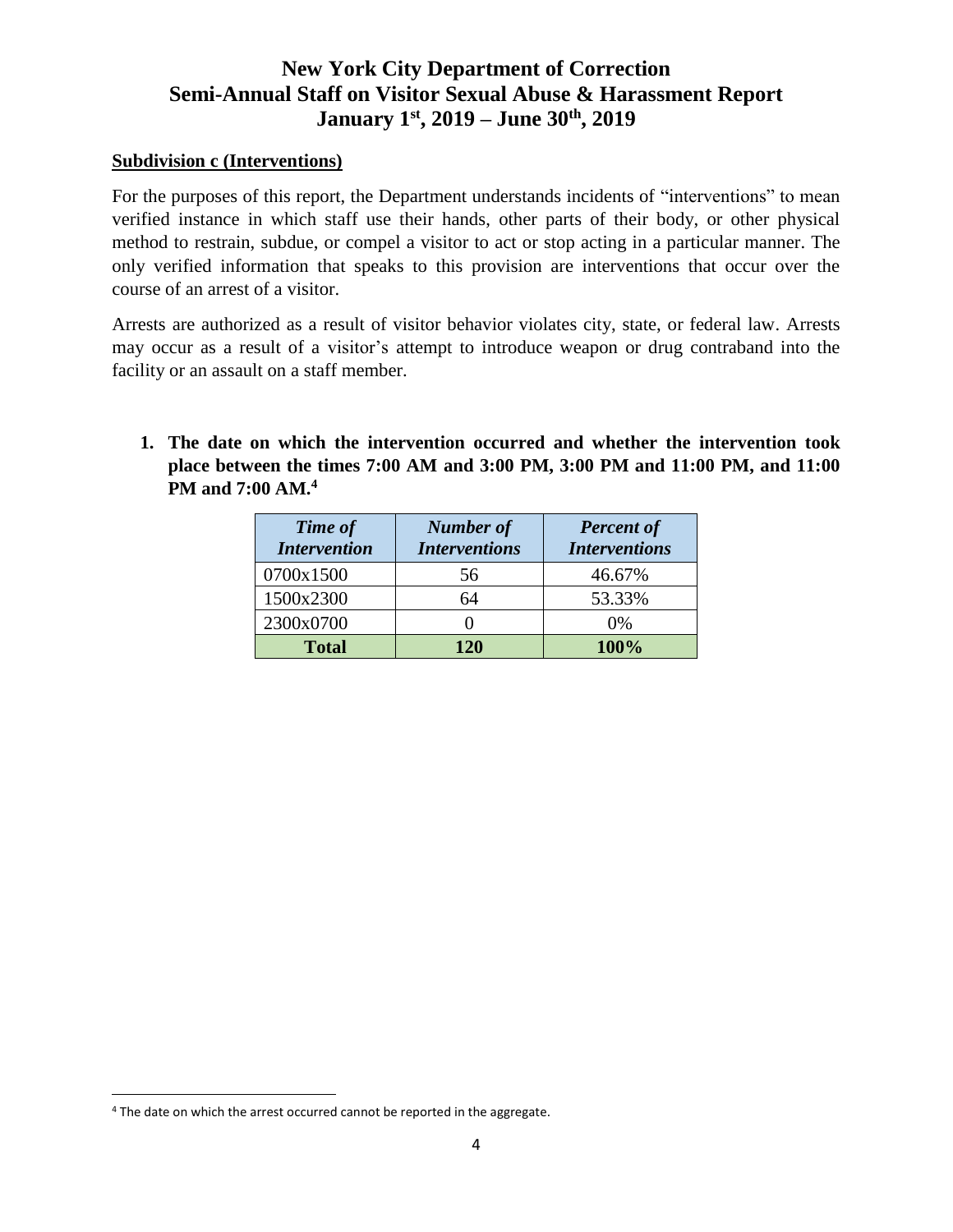**2. Whether the alleged intervention occurred at Rikers Island or at a borough facility, and at which facility the intervention occurred.**

| <b>Facility</b> | <b>Borough or</b><br><b>Rikers</b> | Number of<br><b>Interventions</b> | <b>Percent of</b><br><b>Interventions</b> |
|-----------------|------------------------------------|-----------------------------------|-------------------------------------------|
| <b>AMKC</b>     | <b>RIKERS</b>                      | 13                                | 10.83%                                    |
| <b>BHPW</b>     | <b>BOROUGH</b>                     | $<$ 6                             |                                           |
| <b>BKDC</b>     | <b>BOROUGH</b>                     | 21                                | 17.50%                                    |
| <b>EMTC</b>     | <b>RIKERS</b>                      | 7                                 | 5.83%                                     |
| <b>GRVC</b>     | <b>RIKERS</b>                      | 9                                 | 7.50%                                     |
| <b>HOJC</b>     | <b>BOROUGH</b>                     | $<$ 6                             |                                           |
| <b>MDC</b>      | <b>BOROUGH</b>                     | 7                                 | 5.83%                                     |
| <b>NIC</b>      | <b>RIKERS</b>                      | $<$ 6                             |                                           |
| <b>OBCC</b>     | <b>RIKERS</b>                      | 7                                 | 5.83%                                     |
| <b>RMSC</b>     | <b>RIKERS</b>                      | $<$ 6                             |                                           |
| <b>RNDC</b>     | <b>RIKERS</b>                      | 7                                 | 5.83%                                     |
| SOD (Central    | <b>RIKERS</b>                      | 31                                | 25.83%                                    |
| Visits)         |                                    |                                   |                                           |
| <b>VCBC</b>     | <b>BOROUGH</b>                     | 9                                 | 7.50%                                     |
| <b>Total</b>    |                                    | 120                               | 100%                                      |

**3. The method by which the alleged intervention was reported and the date of reporting<sup>5</sup> .**

| <b>Method of Reporting</b> | <b>Number of</b><br><b>Reports</b> | <b>Percent of Reports</b> |
|----------------------------|------------------------------------|---------------------------|
| Arrest                     | 120                                | 100%                      |
| <b>Total</b>               | <u>20</u>                          | 100%                      |

 $\overline{\phantom{a}}$ 

<sup>&</sup>lt;sup>5</sup> The date on which the intervention was reported cannot be reported in the aggregate.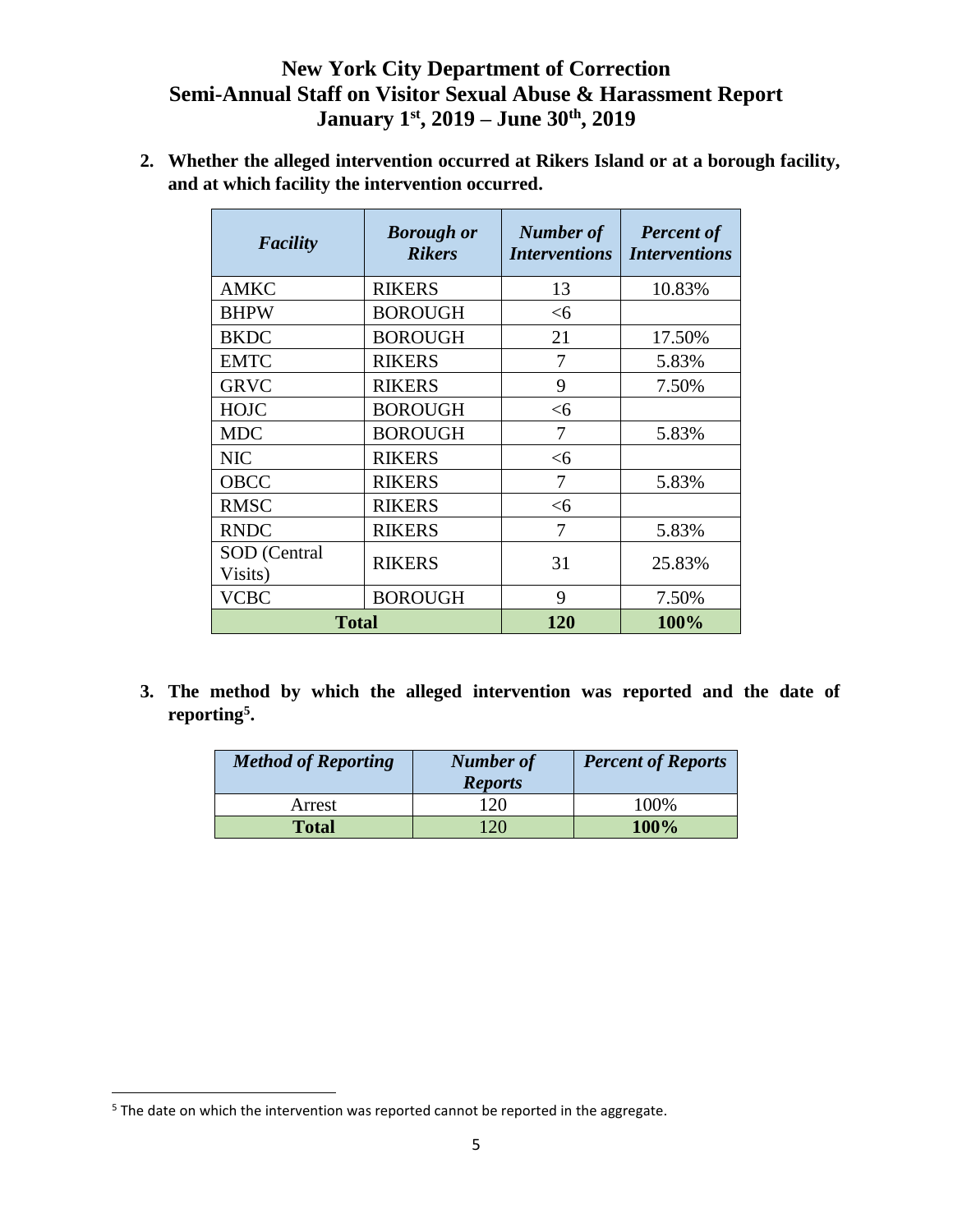#### **4. Whether the alleged perpetrator completed staff training pursuant to subdivision f, and the last date such training was received.**

On 5/10/19, the Department contracted with the Osborne Association to provide a customer service and community sensitivity training to all Department visit captains and officers. The training was additionally provided to visitor shuttle bus drivers, bail window facilitators, and k9 officers who interact with visitors, bringing the total to 242 staff members scheduled to participate. The full-day training was specifically designed for public-facing Department staff and covered a range of topics, including implicit bias, deescalation strategies, and stress management. The Department is in the process of developing a repurposed curriculum in order to provide annual refresher trainings to all staff who work with visitors.

|                                | <b>Staff Involved in</b><br><b>Intervention</b>            |        |  |
|--------------------------------|------------------------------------------------------------|--------|--|
|                                | <b>Number of</b><br>Percentage<br>of Staff<br><b>Staff</b> |        |  |
| <b>Trained</b>                 | 99                                                         | 63.06% |  |
| <b>Not Trained<sup>6</sup></b> | 56                                                         | 35.67% |  |
| Total <sup>7</sup>             | 157                                                        | 100%   |  |

**5. The gender of the alleged victim.** 

 $\overline{\phantom{a}}$ 

| <b>Visitor's Gender</b> | <b>Number of</b><br><b>Interventions</b> | <b>Percent of</b><br><b>Interventions</b> |
|-------------------------|------------------------------------------|-------------------------------------------|
| Male                    | 35                                       | 29.17%                                    |
| Female                  | 85                                       | 70.83%                                    |
| <b>Total</b>            | <b>120</b>                               | 100%                                      |

<sup>6</sup> While Correctional Intelligence Bureau (CIB) Officers conduct the arrest of the visitor, they were not included in the initial training group. 11 of the 56 officers not trained were CIB Officers. The Department is considering the inclusion of CIB Officers in additional visitor-focused training courses.

 $<sup>7</sup>$  A total of 2 officers involved in an arrest of a visitor were no longer employed with the Department at the time that the</sup> Department began to offer this training. They have not been included in the "staff trained" or "staff not trained" totals but are reflected in the overall total.